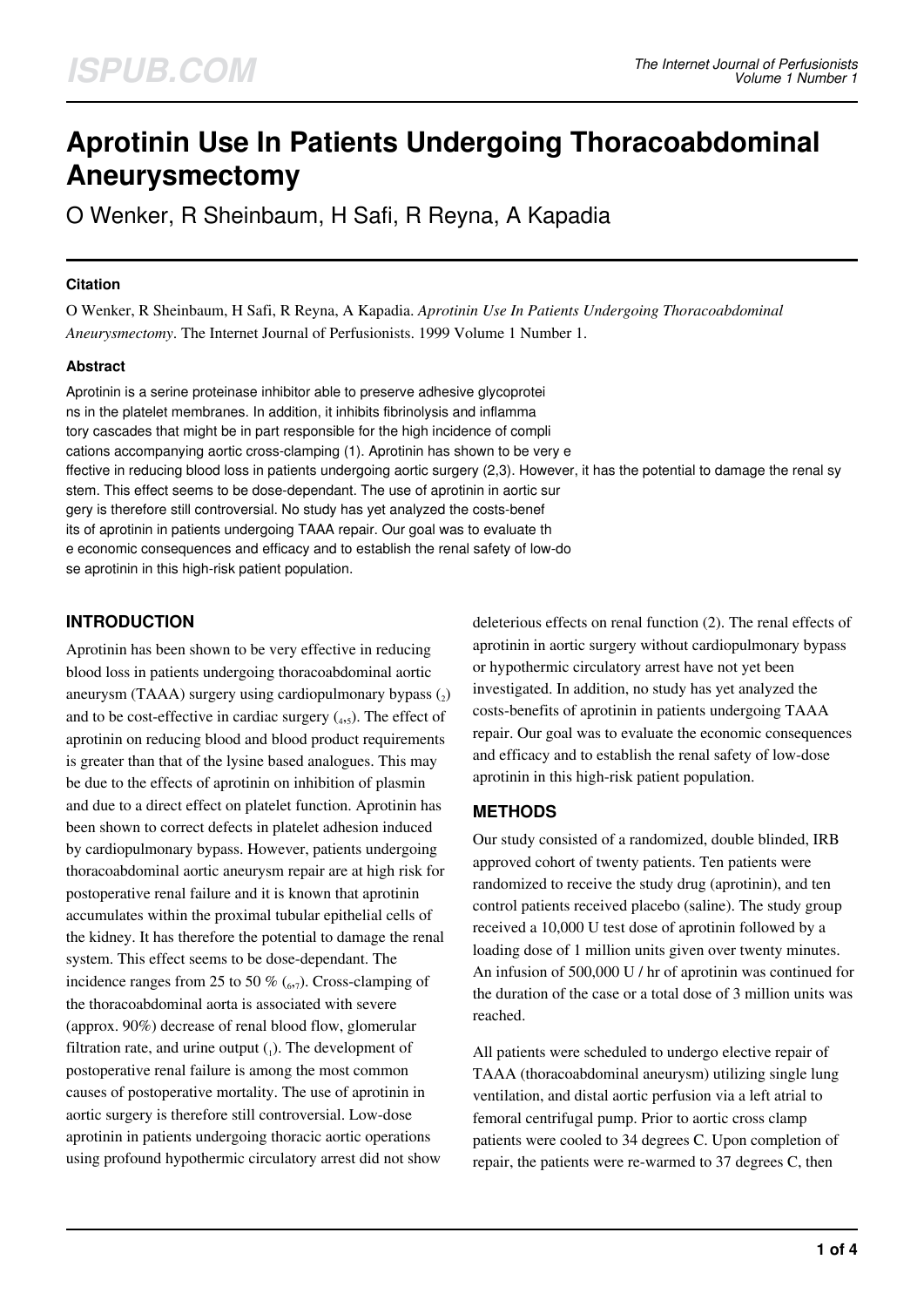transported to the CVICU.

#### **Figure 1**

Figure 1: Thoracoabdominal aortic aneurysm prior to repair



### **Figure 2**

Figure 2: Thoracoabdominal aortic aneurysm after replacement with Dacron graft



Blood product transfusion (except platelet administration) was accomplished using the Haemonetics rapid infusion system. This provided us with an accurate assessment of blood components transfused, as well as ensuring that the temperature of product infusion was uniform.

Analysis of costs (blood product transfusions, length of ICU and hospital stay) and comparison of overall hospital costs of drug and placebo group were used to determine the impact on economics.

The impact on renal function was determined by measurement of dye clearance time and assessment of pre and post operative creatinine values. The dye clearance time is the time in minutes from re-establishing renal blood flow until the detection of dye (indigocarmine) in the urine.

## **RESULTS**

## **Figure 3**

Table 1: Costs Blood Products

|                                | Total       | OR         | ICU        |
|--------------------------------|-------------|------------|------------|
| <b>Total Drug RBC Cost</b>     | \$6,739.18  | \$3,005.31 | \$3,460.66 |
| <b>Total Placebo RBC Cost</b>  | \$7,285.60  | \$2,823.17 | \$4,462.43 |
| <b>Total Drug PLT Cost</b>     | \$6,832.75  | \$4,751.25 | \$2,081.50 |
| <b>Total Placebo PLT Cost</b>  | \$13,122.50 | \$9,593.00 | \$1,448.00 |
| <b>Total Drug FFP Cost</b>     | \$8,371.25  | \$2,624.50 | \$5,746.75 |
| <b>Total Placebo FFP Cost</b>  | \$9,683.50  | \$3,077.00 | \$6,244.50 |
| <b>Total Drug Cryo Cost</b>    | \$1,159.50  | \$0.00     | \$1,159.50 |
| <b>Total Placebo Cryo Cost</b> | \$386.50    | \$0.00     | \$386.50   |

### **Figure 4**

#### Table 2: Descriptive Statistics

| Drug     | Comparison<br>V ariable | N  | Mean        | S. D.       | Min         | Median      | Max          |
|----------|-------------------------|----|-------------|-------------|-------------|-------------|--------------|
| Trasylol | ICU length of           | 10 | 6.4         | 4.67        |             | 5.5         | 19           |
| Placebo  | stay (days)             | 10 | 8.0         | 6.63        |             | 4.5         | 24           |
| Trasylol | Total cost of           | 10 | \$65,172.04 | \$31,909.28 | \$45,581.32 | \$52,160.96 | \$150,624.10 |
| Placebo  | hospitalization         | 10 | \$82,571.81 | \$64,896.22 | \$36,592.95 | \$56,151.42 | \$249,620.50 |
| Trasylol | Cost of ICU             | 10 | \$7,874.50  | \$5856.63   | \$3,750.00  | \$6,605.00  | \$23,750.00  |
| Placebo  | stay                    | 10 | \$9,854.00  | \$8,320.10  | \$3,750.00  | \$5,400.00  | \$30,000.00  |
| Trasyiol | Cost of blood           | 10 | \$2,310.27  | \$2,194.88  | \$725.14    | \$1,563.98  | \$8,096.43   |
| Placebo  | products                | 10 | \$2,400.74  | \$1,098.07  | \$905.57    | \$2,266.21  | \$3,629.12   |

### **Figure 5**

Table 3: Summary Statistics of Costs

|                       | Postop    | ICU Days ICU Charges<br>Total | Hospital Days<br>Total | Hospital<br><b>Charges Total</b> |
|-----------------------|-----------|-------------------------------|------------------------|----------------------------------|
| Drug Group Average    | 6.4       | 7,874.50                      | 17.5                   | 65.172.04                        |
|                       | (SE1.47)  | (SE185203)                    | (SE 2.47)              | (SE 10090.60)                    |
| Placebo Group Average | 8.0       | 9,854.00                      | 22.8                   | 82.571.81                        |
|                       | (SE 2.09) | (SE 2631.05)                  | (SE 6.10)              | (SE 20521.99)                    |

Cost analysis revealed a trend towards lower costs in the aprotinin group compared to the placebo group with respect to blood bank, ICU, and overall hospital costs.

### **Figure 6**

Table 4: Total aortic clamp times

|                         | Aprotinin Group | Placebo Group |  |
|-------------------------|-----------------|---------------|--|
| Total aortic clamp time | 44.6 minutes    | 48 minutes    |  |

Total aortic clamp times were not significantly different.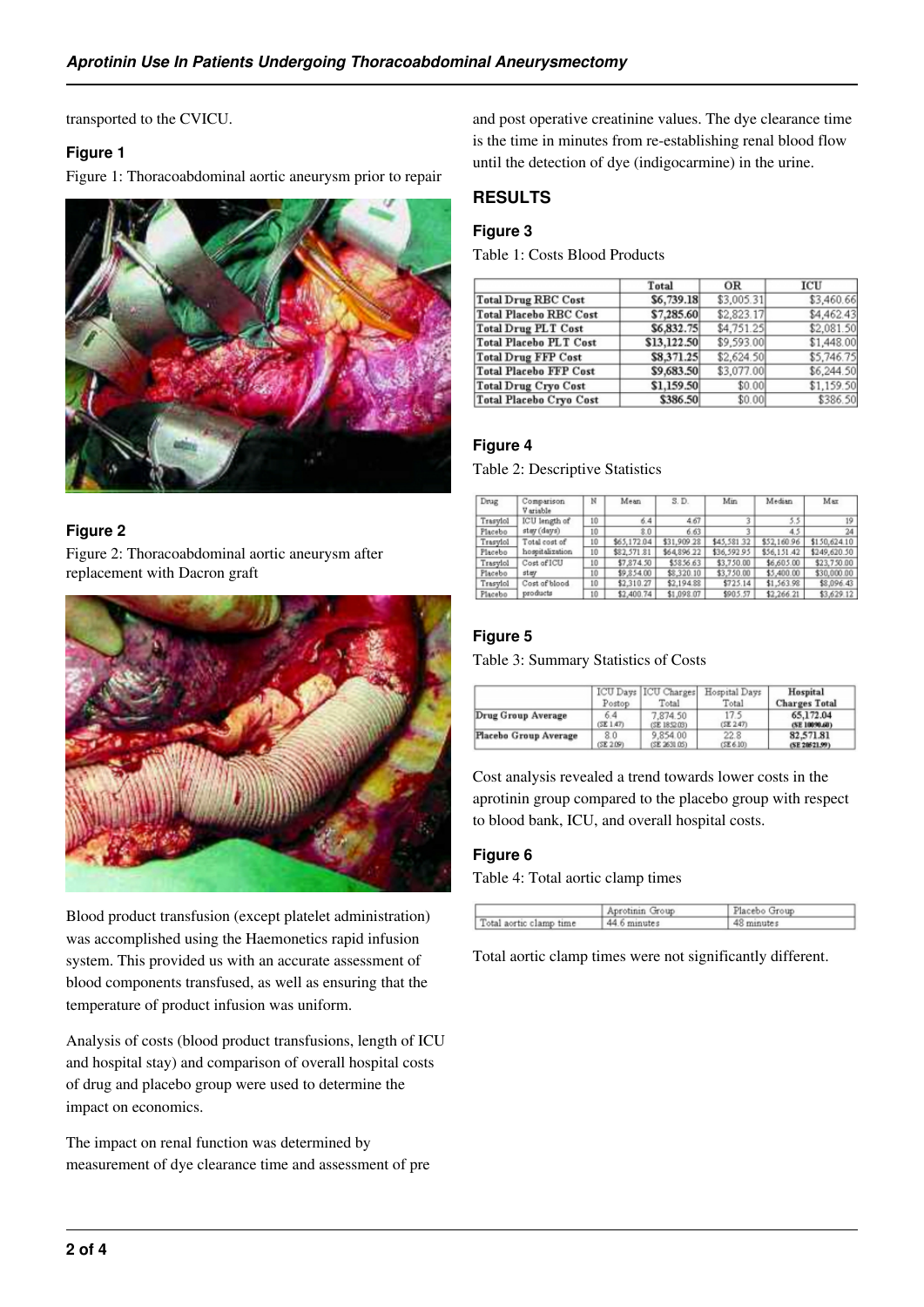#### **Figure 7**

Table 5: Urine clearance times and urine output

| Comparison<br>Variable                 | Treatment | N  | Mean    | Standard<br>Deviation | T-<br>Statistic | p-value |
|----------------------------------------|-----------|----|---------|-----------------------|-----------------|---------|
| Urinary Clearance                      | Drug      | 10 | 12.20   | 7.65                  | 0.5680          | 0.5770  |
| time (min)                             | Placebo   | 10 | 10.70   | 7.13                  |                 |         |
| Urinary output in<br>over 6 hours (ml) | Drug      | 10 | 1891.80 | 882.99                | $-1.6591$       | 0.1144  |
|                                        | Placebo   | 10 | 2519.50 | 998.90                |                 |         |
| Urinary output<br>over 24 hours (ml)   | Drug      | 10 | 4602.50 | 1593.84               | 0.0252          | 0.9802  |
|                                        | Placebo   | 10 | 4654.40 | 1752.77               |                 |         |
| Creatinine levels.<br>preop.           | Drug      | 10 | 0.95    | 0.21                  | $-1.8376$       | 0.0827  |
|                                        | Placebo   | 10 | 1.16    | 0.27                  |                 |         |
| BUN, preop.                            | Drug      | 10 | 14.30   | 5.16                  | $-0.6541$       | 0.5213  |
|                                        | Placebo   | 10 | 16.80   | 9.13                  |                 |         |
|                                        |           |    |         |                       |                 |         |

T-tests were used to test for between treatment differences in urinary clearance time, cumulative urinary output at 6 hours post surgery, cumulative urinary output at 24 hours post surgery, preoperative creatinine levels, and preoperative BUN levels. Due to skewness in the data, all values were transformed to the nature log(e) scale before analysis. The results indicate that there were no significant differences between treatment groups (at alpha  $= 0.05$ ).

#### **Figure 8**

Table 6: Creatinine and BUN levels

| Comparison<br>Variable | Treatment | N  | Mean  | Standard<br>Deviation | $F -$<br>Statistic | value  |
|------------------------|-----------|----|-------|-----------------------|--------------------|--------|
| Creatinine levels at   | Drug      | 10 | 1.30  | 0.41                  | 0.37               | 0.5493 |
| 6 hours                | Placebo   | 10 | 1.19  | 0.26                  |                    |        |
| Creatinine levels at   | Drug      | 10 | 1.44  | 0.87                  | 0.15               | 0.7047 |
| 24 hours               | Placebo   | 10 | 1.30  | 0.29                  |                    |        |
| BUN levels at 6        | Drug      | 10 | 13.60 | 3.62                  | 0.67               | 0.4249 |
| hours                  | Placebo   | 10 | 16.60 | 7.60                  |                    |        |
| BUN levels at 24       | Drug      | 10 | 18.60 | 7.79                  | 1.16               | 0.2949 |
| hours                  | Placebo   | 10 | 21.90 | 5.72                  |                    |        |

Four respective repeated measures models were used to test for between treatment differences in creatinine levels and BUN levels during two time points, 6 hours postoperative and 24 hours postoperative. Due to skewness in the data, all values were transformed to the log(e) scale before analysis. The results indicate that there were no significant differences between treatment groups (at alpha  $= 0.05$ ).

Summary analysis of renal function parameters revealed therefore no statistically significant differences between the two groups with respect to pre and post operative creatinine / BUN values or dye clearance time.

### **CONCLUSIONS**

Aprotinin seems to positively influence the overall hospital costs of patients undergoing TAAA repair. The decreased length in ICU and hospital stay may indicate better organ protection (inhibition of inflammatory cascades by aprotinin) during and after aortic cross-clamping or be a result of decreased transfusion requirements (especially platelets). Our data suggest that the use of low-dose aprotinin has a potential for positive economic impact in this high-risk population.

Concerns have been raised about the use of aprotinin in patients at high risk for renal insufficiency. Our results demonstrate that the use of aprotinin is safe has no adverse impact on renal function in patients undergoing thoracoabdominal aortic aneurysm repair without cardiopulmonary bypass or hypothermic circulatory arrest. Low-dose aprotinin is therefore well tolerated in this patient population.

### **ACKNOWLEDGMENT**

The study was supported by a research grant from Bayer Pharmaceuticals.

#### **References**

1. Gelman S: The pathophysiology of aortic cross-clamping and unclamping. Anesthesiology 82: 1026-1060, 1995 2. Ehrlich M, Grabenwoger M, Cartes-Zumelzu F, Luckner D, Kovarik J, Laufer G, Kocher A, Konetschny R, Wolner E, Havel M J: Operations on the thoracic aorta and hypothermic circulatory arrest: is aprotinin safe? Thorac Cardiovasc Surg Jan;115(1):220-225, 1998 3. De Figueiredo LF, Coselli JS: Individual strategies of hemostasis for thoracic aortic surgery. J Card Surg 1997 Mar-Apr;12(2 Suppl):222-8 4. Harmon DE: Cost/benefit analysis of pharmacologic hemostasis. Ann Thorac Surg Feb;61(2 Suppl):S21-5; discussion S33-34, 1996 5. Ray MJ, Brown KF, Burrows CA, O'Brien MF: Economic evaluation of high-dose and low-dose aprotinin therapy during cardiopulmonary bypass. Ann Thorac Surg Sep;68(3):940-945, 1999 6. Godet G, Fleron MH, Vicaut E, Zubicki A, Bertrand M, Riou B, Kieffer E, Coriat P: Risk factors for acute postoperative renal failure in thoracic or thoracoabdominal

aortic surgery: a prospective study. Anesth Analg 1997 Dec;85(6):1227-32

7. Hollier LH, Moore WM: Avoidance of renal and neurologic complications following thoracoabdominal aortic aneurysm repair. Acta Chir Scan 1990; Suppl 555: 129-135